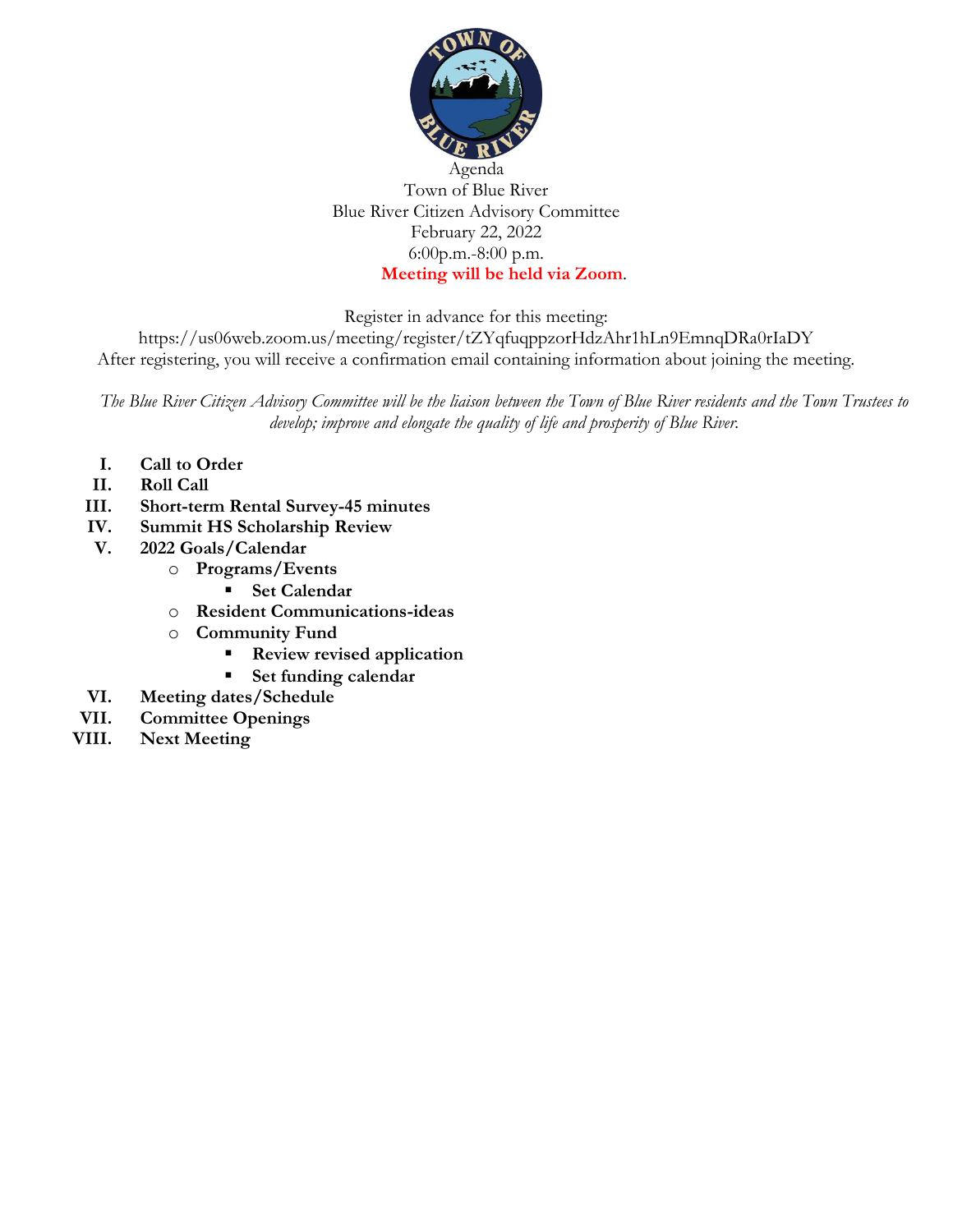

# Town of Blue River Blue River Citizen Advisory Committee January 6, 2022 6:00p.m.-7:00 p.m.

**Meeting held via Zoom**.

*The Blue River Citizen Advisory Committee will be the liaison between the Town of Blue River residents and the Town Trustees to develop; improve and elongate the quality of life and prosperity of Blue River.*

## **IX. Call to Order**

o Chair Tim West called the meeting to order at 6:00 p.m.

#### **X. Roll Call**

- o Christine Armitage
- o Steven Kucera
- o Doug Smith
- o Pauline Stein
- o Tim West

Bruce Queen was excused. Noah Hopkins was absent. Also present: Trustee Liaison Kelly Finley and Town Manager Michelle Eddy

## **XI. Short-term Rental Survey**

- o The Committee reviewed the questions and discussion from the December meeting.
- o Christine felt it was comprehensive and well organized. She suggested adding a question was to the survey asking if after filing a complaint, do you feel it was resolved?
	- Do you feel there is adequate enforcement?
	- Do you feel complaints are addressed?
	- What additional methods of enforcement would you like to see?
- o Suggestion to collect data over a period of time.
- o Discussion that the survey looks good.
- o Will be sending via Constant Contact and create a QR Code and send out post cards to those who don't have emails in the system.
- o Suggestion to include packet to STR owners on code violation consequences. To be sent visitors from STR owners. Include information on traction recommendations and Good Neighbor information.
- o Survey should focus on the big vision of Blue River.
- o What are the top five items, the community wants from STRs?
- o Discussion about does the vision of short-term renters in the community fit within the community. Include the mission as the top of the survey. Include this information with vision question.
- o Suggest to potentially include graph of current data in the introduction of the survey.
- o Steve offered to help develop the data.
- o The goal will be to have the survey out next week. The survey will run until just before the February meeting. The goal would be to ensure sufficient data is collected and to allow residents time to respond. Initial deadline to be February X and then extend if the response rate is low.

#### **XII. 2022 Goals/Calendar**

- o **Programs**
- o **Events**
- o **Resident Communications**
- o **Community Fund**
	- Discussion to postpone discussion until February.
- **XIII. Meeting dates/Schedule**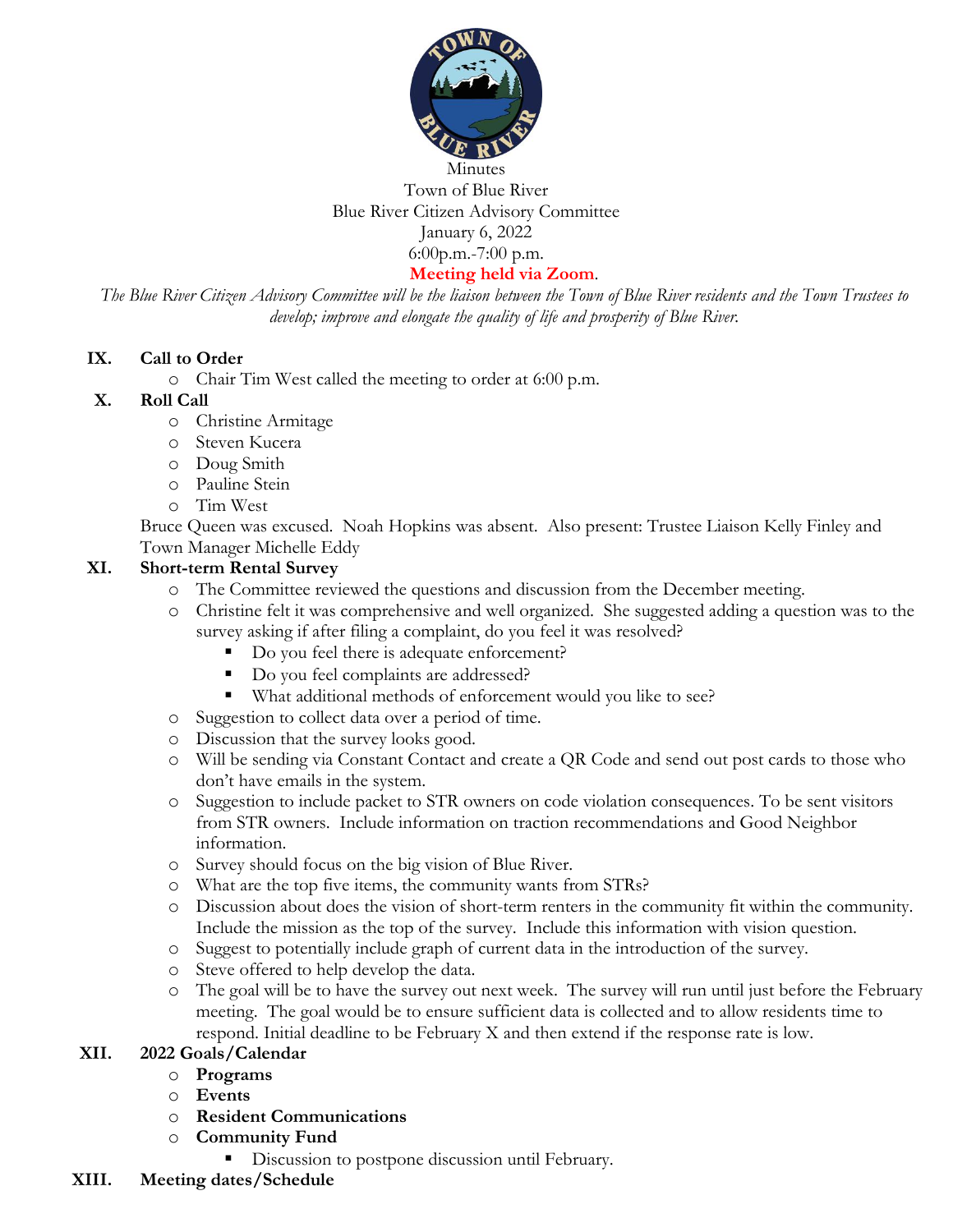- o Discussion on what would be the best time to meet to accommodate schedules.
- o Suggestion to do a doodle poll for the next meeting.

# **XIV. Next Meeting**

o **TBD and to continue via Zoom.**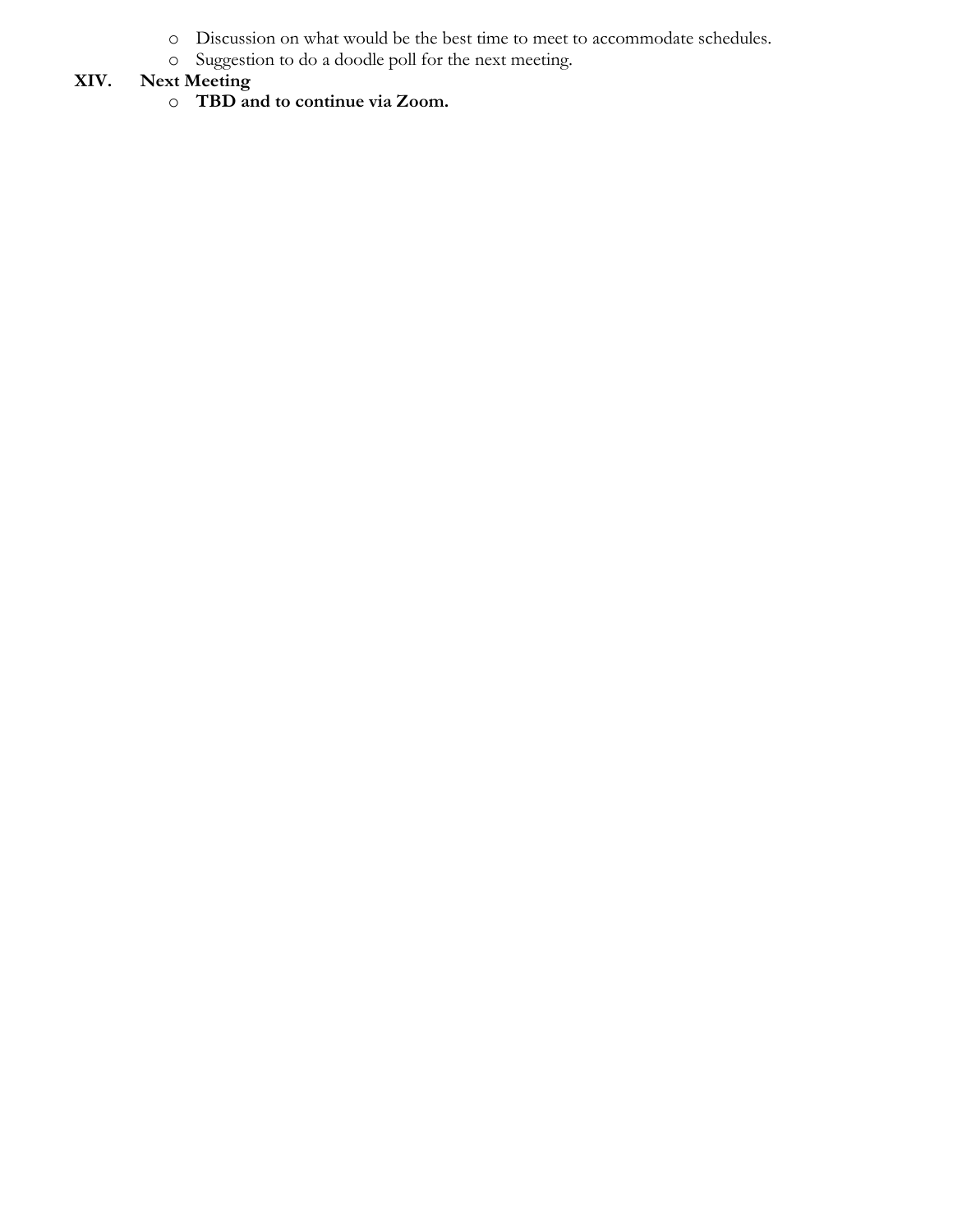

# Town of Blue River Community Fund Application

The Blue River Citizen Advisory Committee will be the liaison between the Town of Blue River residents and the Town Trustees to develop; improve and elongate the quality of life and prosperity of Blue River.

Thank you for your interest in receiving funding through the Town of Blue River's Community Fund. The Fund has been established to provide resources to organizations directly impacting and benefiting the residents and community of the Town of Blue River. Applications are received once a year for funding. Please review the application guidelines below. If you, your group or organization meet the outline criteria, please fill out and submit your application to the Blue River Citizen Advisory Committee at info@townofblueriver.org

# **Deadlines**

- Application Deadline: Application Deadline
- \_\_\_\_\_\_\_\_\_\_\_: Organizational Presentations
- \_\_\_\_\_\_\_\_\_\_\_: Recommendations to the Board of Trustees submitted
- : Awards Announced

# **Policy and Procedure for Community Fund Grants**

#### **Purpose**

The purpose of this policy is to set a uniform policy and process by which community groups and organizations may request financial and in-kind participation from the Town of Blue River in support of projects, programs and events meeting the eligibility requirements set forth below. All applications will be reviewed by the Blue River Citizen Advisory Committee for recommendation of funding to the Board of Trustees.

## **Limitations and Special Provisions**

The Town Board of Trustees has certain fiscal limitations on the amount of municipal funds it can set aside for donations to community projects. The aggregate amount is set aside by the Town Board of Trustees during the annual budget process. This amount may vary from budget year to budget year according to priorities, available revenues, and the amount appropriated by the Town Board for this purpose each year.

The Town is precluded from donating funds to any religious organization.

Depending upon the characteristics of the project or event, the Town's participation may necessitate that appropriate insurance coverage be provided by the applicant at the applicant's cost.

## **Eligibility**

Eligibility is restricted to applicants which are recognized community service organizations, organized and federally designated for tax purposes as non-profit corporations, or a governmental agency. Private businesses may apply through a local non-profit or governmental agency which will serve as the sponsor and administrative unit for managing the project, program or event.

## **Award Criteria**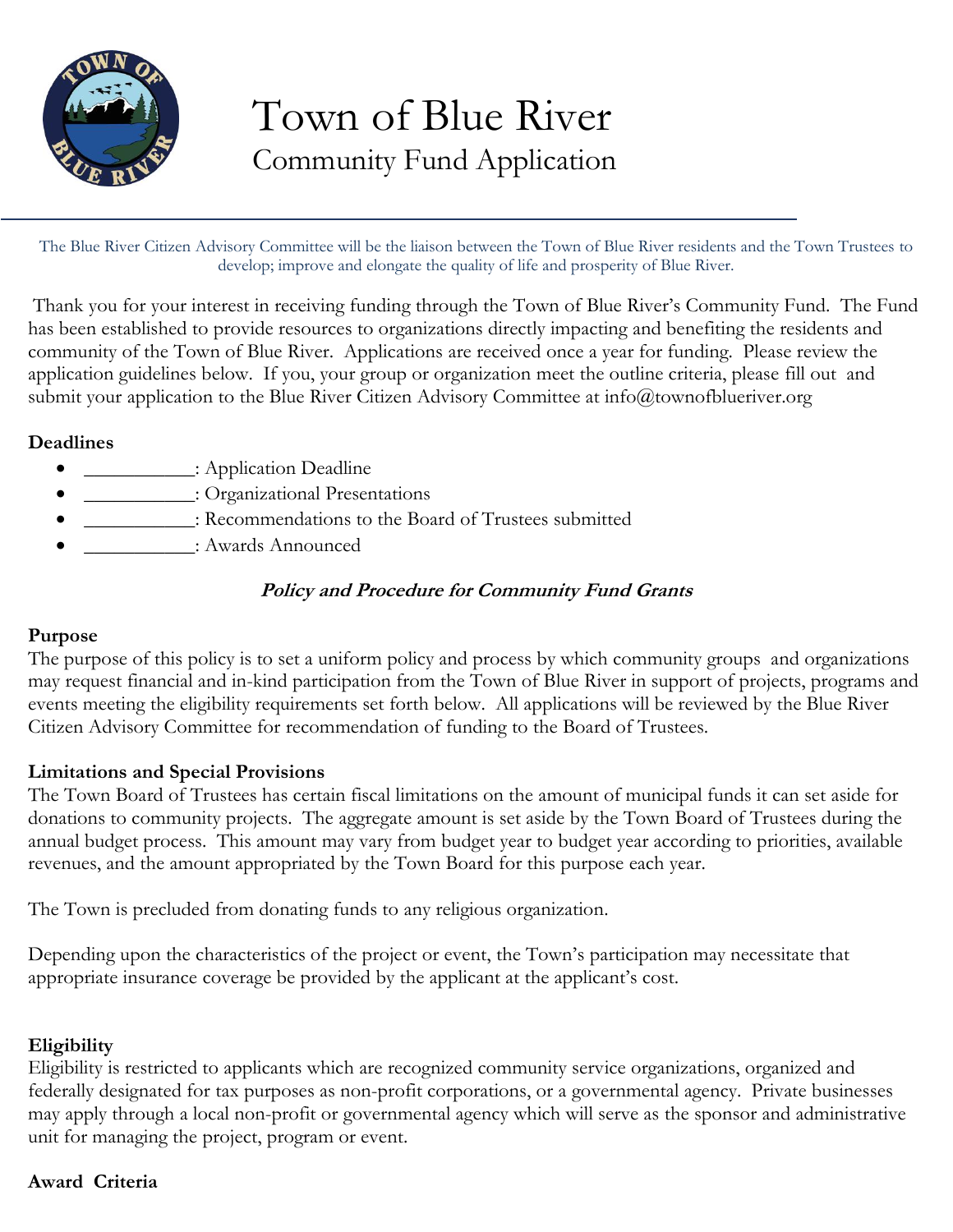All applications for municipal donations will be reviewed based upon how well the stated purpose for the donation request serves the Town's citizens in relation to any or all of the following general criteria:

- Contribution to the general public good in areas of education, safety, health, welfare or recreation.
- Applicants conducting work directly benefiting the Town of Blue River and residents of Blue River.
- Examples of eligible projects:
	- o Trail work/improvements
	- o Weed mitigation
	- o Town Park improvements/clean up
	- o Participation in Town Clean Up Day.
	- o Youth projects
	- o Community Gardens
	- o Conservation/recycling
	- o Any group with Blue River youth participation
	- o Organizations benefiting Blue River residents
- The following types of requests are ineligible:
	- o Political campaigns
	- o Religious programs that require member in a certain religion or advance a particular religious faith.
	- o Programs or projects that are already completed.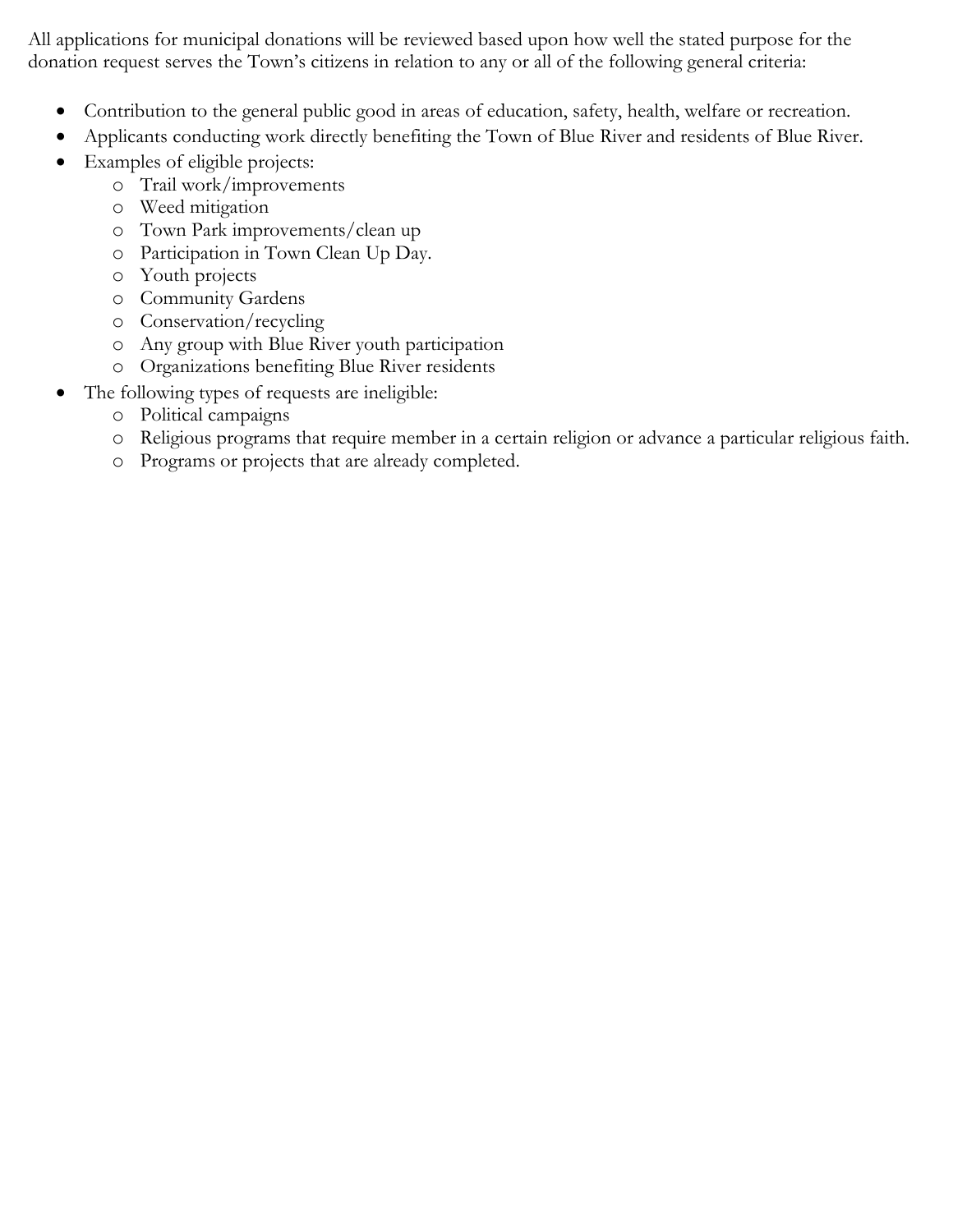# 

| $\text{Tax ID#:}$                                                                                                       | Is organization a non-profit?                                                     |  |
|-------------------------------------------------------------------------------------------------------------------------|-----------------------------------------------------------------------------------|--|
|                                                                                                                         |                                                                                   |  |
|                                                                                                                         |                                                                                   |  |
|                                                                                                                         |                                                                                   |  |
|                                                                                                                         |                                                                                   |  |
| Amount Requested: \$                                                                                                    |                                                                                   |  |
|                                                                                                                         | How does your organization (project) benefit the Town of Blue River community?    |  |
|                                                                                                                         |                                                                                   |  |
|                                                                                                                         | ,我们也不能在这里的时候,我们也不能在这里的时候,我们也不能会不能会不能会不能会不能会不能会不能会不能会不能会不能会。""我们的是,我们也不能会不能会不能会不能  |  |
|                                                                                                                         | How long has your organization (project) been in existence? _____________________ |  |
| Other Funding Sources:                                                                                                  |                                                                                   |  |
|                                                                                                                         |                                                                                   |  |
| Plans for funding use:                                                                                                  |                                                                                   |  |
|                                                                                                                         |                                                                                   |  |
|                                                                                                                         |                                                                                   |  |
| How will this funding affect your organization (project)?<br><u> 1989 - Johann Stoff, amerikansk politiker (* 1908)</u> |                                                                                   |  |
|                                                                                                                         |                                                                                   |  |
|                                                                                                                         | Have you previously received funding from the Town of Blue River Community Fund?  |  |
|                                                                                                                         |                                                                                   |  |